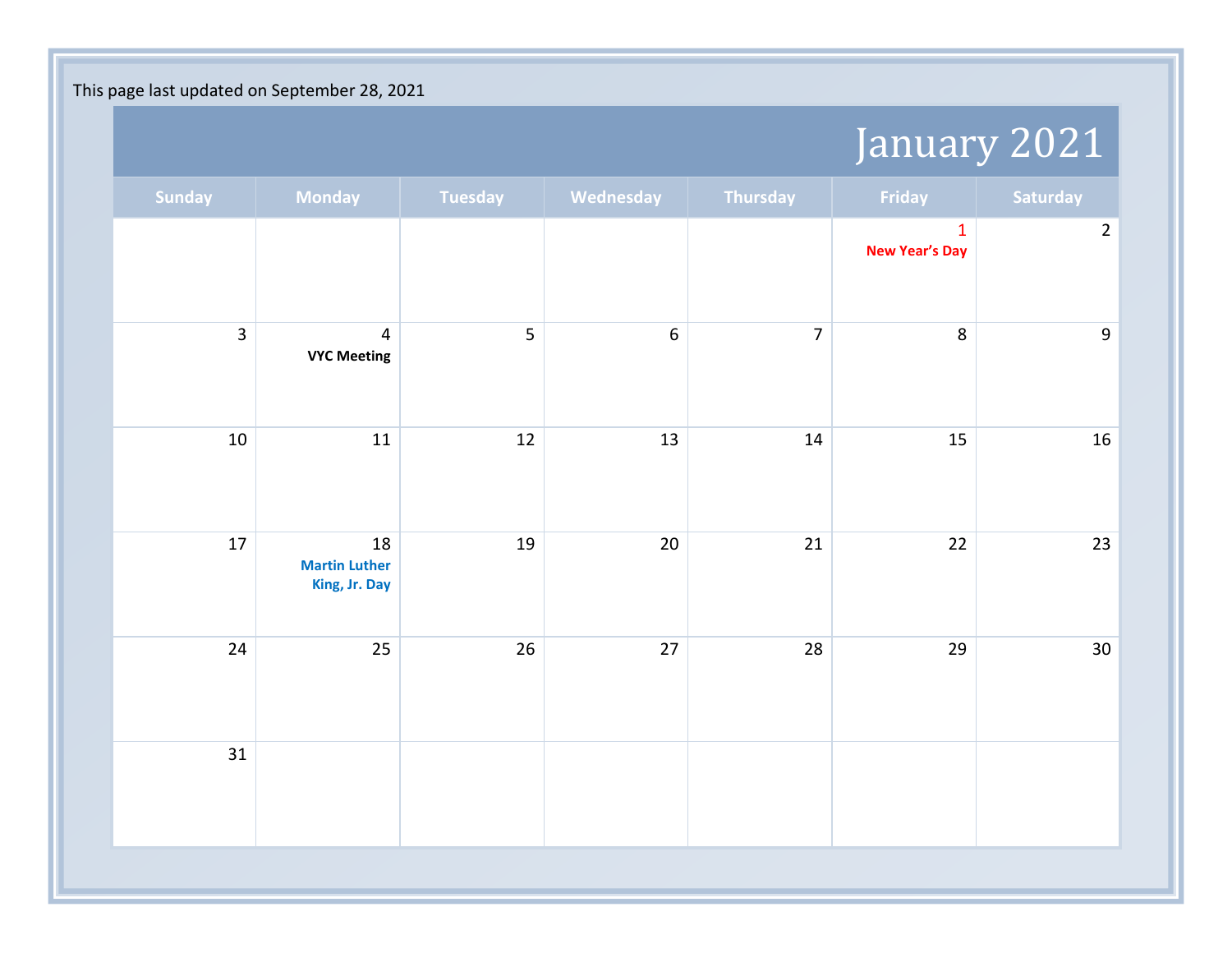# February 2021

| <b>Sunday</b>                | <b>Monday</b>                                                                                                                                     | Tuesday                                                                                                                                                                | Wednesday | Thursday                                                                                                                                          | Friday | <b>Saturday</b>                                          |
|------------------------------|---------------------------------------------------------------------------------------------------------------------------------------------------|------------------------------------------------------------------------------------------------------------------------------------------------------------------------|-----------|---------------------------------------------------------------------------------------------------------------------------------------------------|--------|----------------------------------------------------------|
|                              | $\mathbf 1$                                                                                                                                       | $\overline{2}$<br><b>Groundhog Day</b>                                                                                                                                 | 3         | 4                                                                                                                                                 | 5      | 6                                                        |
| 7                            | 8<br><b>VYC Meeting</b>                                                                                                                           | $9$                                                                                                                                                                    | 10        | 11                                                                                                                                                | 12     | 13                                                       |
| 14<br><b>Valentine's Day</b> | 15<br><b>President's Day</b><br>Holiday - No<br><b>Practice</b>                                                                                   | 16<br><b>Practice Central Park</b><br><b>Field 7 &amp; 8</b><br>5:15 - 6:15 Gremlin &-Bantams<br>6:00 - 7:30 Distance<br>6:20-8:00 Midget & Youth<br><b>Mardi Gras</b> | 17        | 18<br><b>Practice Central Park</b><br><b>Field 7 &amp; 8</b><br>5:15 - 6:15 Gremlin &-Bantams<br>6:00 - 7:30 Distance<br>6:20-8:00 Midget & Youth | 19     | 20<br>Practice Heritage<br>Park<br>$8:00$ am $-10:00$ am |
| 21                           | 22<br><b>Practice Central Park</b><br><b>Field 7 &amp; 8</b><br>5:15 - 6:15 Gremlin &-Bantams<br>6:00 - 7:30 Distance<br>6:20-8:00 Midget & Youth | 23<br><b>Practice Central Park</b><br><b>Field 7 &amp; 8</b><br>5:15 - 6:15 Gremlin &-Bantams<br>6:00 - 7:30 Distance<br>6:20-8:00 Midget & Youth                      | 24        | 25<br><b>Practice Central Park</b><br><b>Field 7 &amp; 8</b><br>5:15 - 6:15 Gremlin &-Bantams<br>6:00 - 7:30 Distance<br>6:20-8:00 Midget & Youth | 26     | 27<br>Practice Heritage<br>Park<br>$8:00$ am $-10:00$ am |
| 28                           |                                                                                                                                                   |                                                                                                                                                                        |           |                                                                                                                                                   |        |                                                          |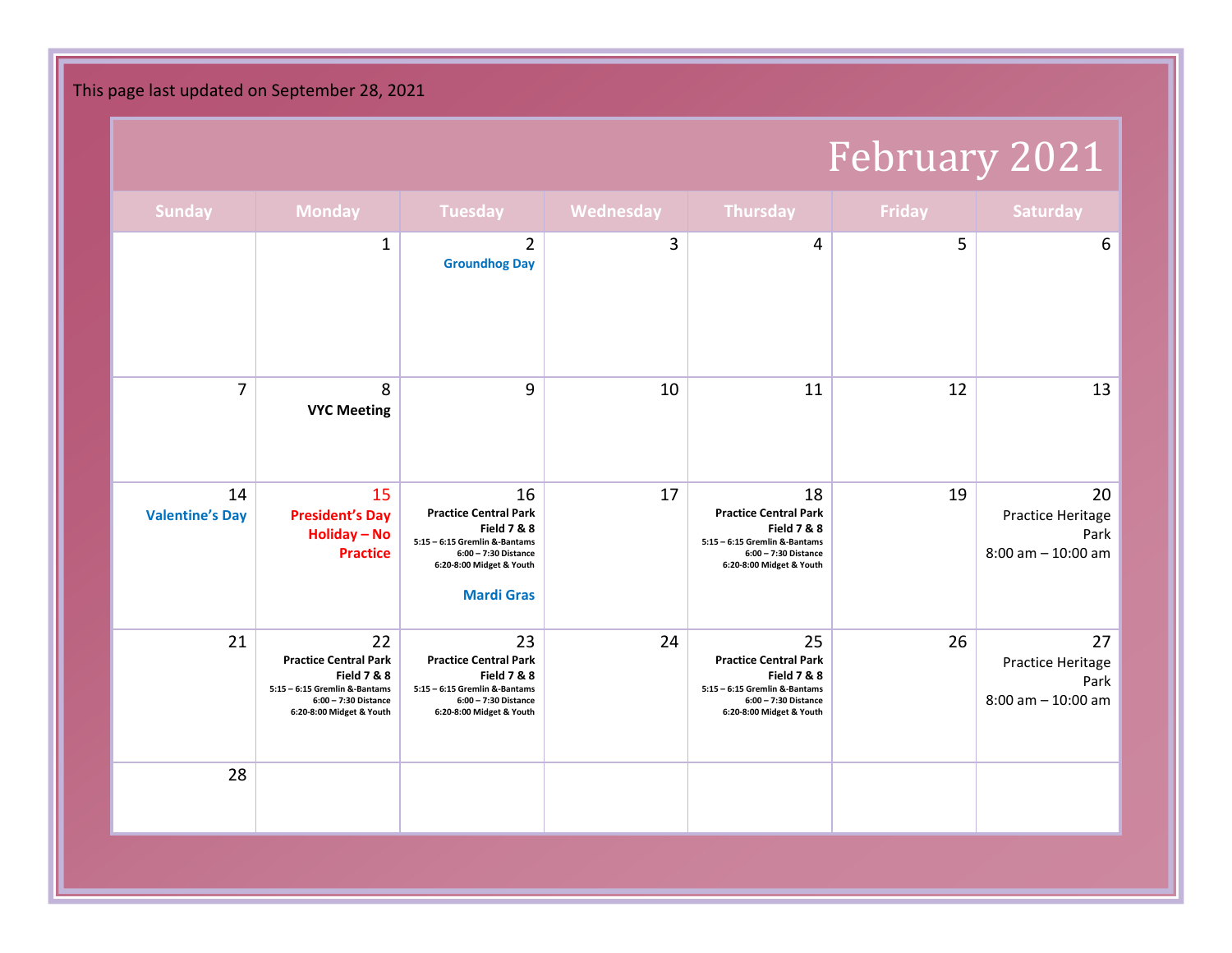### March 2021

| Saturday                                   | <b>Friday</b> | <b>Thursday</b>                                                                                                                                   | Wednesday                      | <b>Tuesday</b>                                                                                                                                                | <b>Monday</b>                                                                                                                                               | <b>Sunday</b>                                      |
|--------------------------------------------|---------------|---------------------------------------------------------------------------------------------------------------------------------------------------|--------------------------------|---------------------------------------------------------------------------------------------------------------------------------------------------------------|-------------------------------------------------------------------------------------------------------------------------------------------------------------|----------------------------------------------------|
| <b>No Practice</b>                         | 5             | 4<br><b>Practice Central Park</b><br><b>Field 7 &amp; 8</b><br>5:15 - 6:15 Gremlin &-Bantams<br>6:00 - 7:30 Distance<br>6:20-8:00 Midget & Youth  | 3                              | $\overline{2}$<br><b>Practice Central Park</b><br><b>Field 7 &amp; 8</b><br>5:15 - 6:15 Gremlin &-Bantams<br>6:00 - 7:30 Distance<br>6:20-8:00 Midget & Youth | $\mathbf{1}$<br><b>Practice Central Park</b><br><b>Field 7 &amp; 8</b><br>5:15 - 6:15 Gremlin &-Bantams<br>6:00 - 7:30 Distance<br>6:20-8:00 Midget & Youth |                                                    |
| Practice Heritage<br>$8:00$ am $-10:00$ am | 12            | 11<br><b>Practice Central Park</b><br><b>Field 7 &amp; 8</b><br>5:15 - 6:15 Gremlin &-Bantams<br>6:00 - 7:30 Distance<br>6:20-8:00 Midget & Youth | 10                             | 9<br><b>Practice Central Park</b><br><b>Field 7 &amp; 8</b><br>5:15 - 6:15 Gremlin &-Bantams<br>6:00 - 7:30 Distance<br>6:20-8:00 Midget & Youth              | 8<br><b>Practice Central Park</b><br><b>Field 7 &amp; 8</b><br>5:15 - 6:15 Gremlin &-Bantams<br>6:00 - 7:30 Distance<br>6:20-8:00 Midget & Youth            | $\overline{7}$                                     |
| Practice Heritage<br>$8:00$ am $-10:00$ am | 19            | 18<br><b>Practice Central Park</b><br><b>Field 7 &amp; 8</b><br>5:15 - 6:15 Gremlin &-Bantams<br>6:00 - 7:30 Distance<br>6:20-8:00 Midget & Youth | 17<br><b>St. Patrick's Day</b> | 16<br><b>Practice Central Park</b><br><b>Field 7 &amp; 8</b><br>5:15 - 6:15 Gremlin &-Bantams<br>6:00 - 7:30 Distance<br>6:20-8:00 Midget & Youth             | 15<br><b>Practice Central Park</b><br><b>Field 7 &amp; 8</b><br>5:15 - 6:15 Gremlin &-Bantams<br>6:00 - 7:30 Distance<br>6:20-8:00 Midget & Youth           | 14<br><b>Daylight Saving</b><br><b>Time begins</b> |
| Practice Heritage<br>$8:00$ am $-10:00$ am | 26            | 25<br><b>Practice Central Park</b><br><b>Field 7 &amp; 8</b><br>5:15 - 6:15 Gremlin &-Bantams<br>6:00 - 7:30 Distance<br>6:20-8:00 Midget & Youth | 24                             | 23<br><b>Practice Central Park</b><br><b>Field 7 &amp; 8</b><br>5:15 - 6:15 Gremlin &-Bantams<br>6:00 - 7:30 Distance<br>6:20-8:00 Midget & Youth             | 22<br><b>Practice Central Park</b><br><b>Field 7 &amp; 8</b><br>5:15 - 6:15 Gremlin &-Bantams<br>6:00 - 7:30 Distance<br>6:20-8:00 Midget & Youth           | 21                                                 |
|                                            |               |                                                                                                                                                   | 31                             | 30                                                                                                                                                            | 29                                                                                                                                                          | 28<br><b>Palm Sunday</b>                           |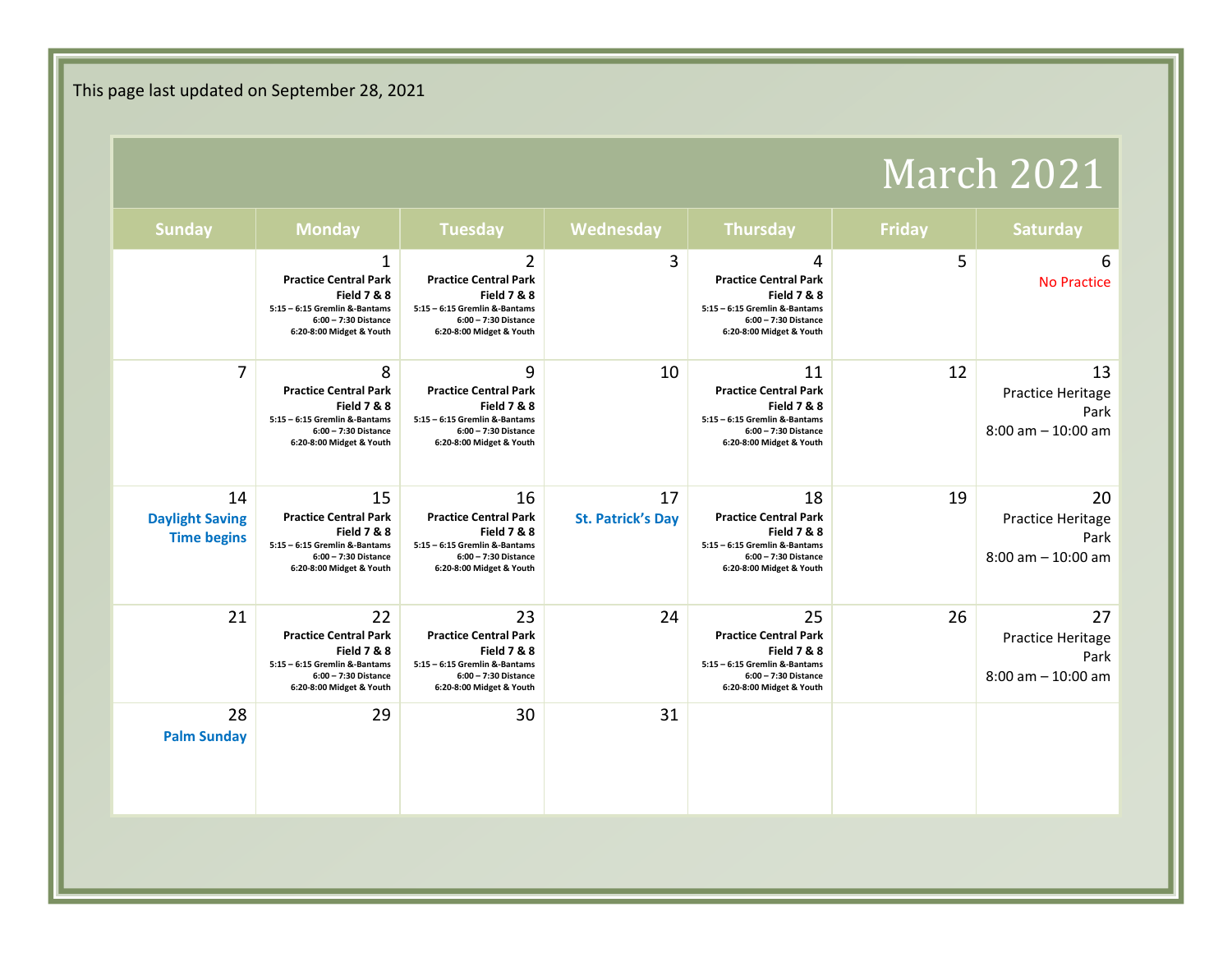### April 2021

| <b>Sunday</b>                                  | <b>Monday</b>                                                                                                         | <b>Tuesday</b>                                                                                                                                    | Wednesday      | Thursday                                                                                                                                         | Friday                               | Saturday                                                            |
|------------------------------------------------|-----------------------------------------------------------------------------------------------------------------------|---------------------------------------------------------------------------------------------------------------------------------------------------|----------------|--------------------------------------------------------------------------------------------------------------------------------------------------|--------------------------------------|---------------------------------------------------------------------|
|                                                |                                                                                                                       |                                                                                                                                                   |                | 1<br><b>Practice Central Park</b><br><b>Auxiliary Field</b><br>5:15 - 6:15 Gremlin &-Bantams<br>6:00 - 7:30 Distance<br>6:20-8:00 Midget & Youth | $\overline{2}$<br><b>Good Friday</b> | 3                                                                   |
| 4<br><b>Spring Break Week</b><br><b>Easter</b> | 5                                                                                                                     | 6<br><b>Practice Central Park</b><br><b>Auxiliary Field</b><br>5:15 - 6:15 Gremlin &-Bantams<br>6:00 - 7:30 Distance<br>6:20-8:00 Midget & Youth  | $\overline{7}$ | 8<br><b>Practice Central Park</b><br><b>Auxiliary Field</b><br>5:15 - 6:15 Gremlin &-Bantams<br>6:00 - 7:30 Distance<br>6:20-8:00 Midget & Youth | 9                                    | 10                                                                  |
| 11                                             | 12                                                                                                                    | 13<br><b>Practice Central Park</b><br><b>Auxiliary Field</b><br>5:15 - 6:15 Gremlin &-Bantams<br>6:00 - 7:30 Distance<br>6:20-8:00 Midget & Youth | 14             | 15<br><b>Practice Castaic HS</b><br>5:15 - 6:15 Gremlin &-Bantams<br>6:00 - 7:30 Distance<br>6:20-8:00 Midget & Youth                            | 16                                   | 17                                                                  |
| 18                                             | 19<br><b>Practice Castaic HS</b><br>5:15 - 6:15 Gremlin &-Bantams<br>6:00 - 7:30 Distance<br>6:20-8:00 Midget & Youth | 20<br><b>Practice Castaic HS</b><br>5:15 - 6:15 Gremlin &-Bantams<br>6:00 - 7:30 Distance<br>6:20-8:00 Midget & Youth                             | 21             | 22<br><b>Practice Castaic HS</b><br>5:15 - 6:15 Gremlin &-Bantams<br>6:00 - 7:30 Distance<br>6:20-8:00 Midget & Youth                            | 23                                   | 24<br><b>Mock Meet #1</b><br><b>Castaic HS</b><br>$12:00 - 3:00$ pm |
| 25                                             | 26<br><b>Practice Castaic HS</b><br>6:00 - 7:00 Gremlin &-Bantams<br>6:00 - 7:30 Distance<br>6:00-7:45 Midget & Youth | 27<br><b>Practice Castaic HS</b><br>$6:00 - 7:00$ Gremlin &-Bantams<br>6:00 - 7:30 Distance<br>6:00-7:45 Midget & Youth                           | 28             | 29<br><b>Practice Castaic HS</b><br>6:00 - 7:00 Gremlin &-Bantams<br>6:00 - 7:30 Distance<br>6:00-7:45 Midget & Youth                            | 30                                   |                                                                     |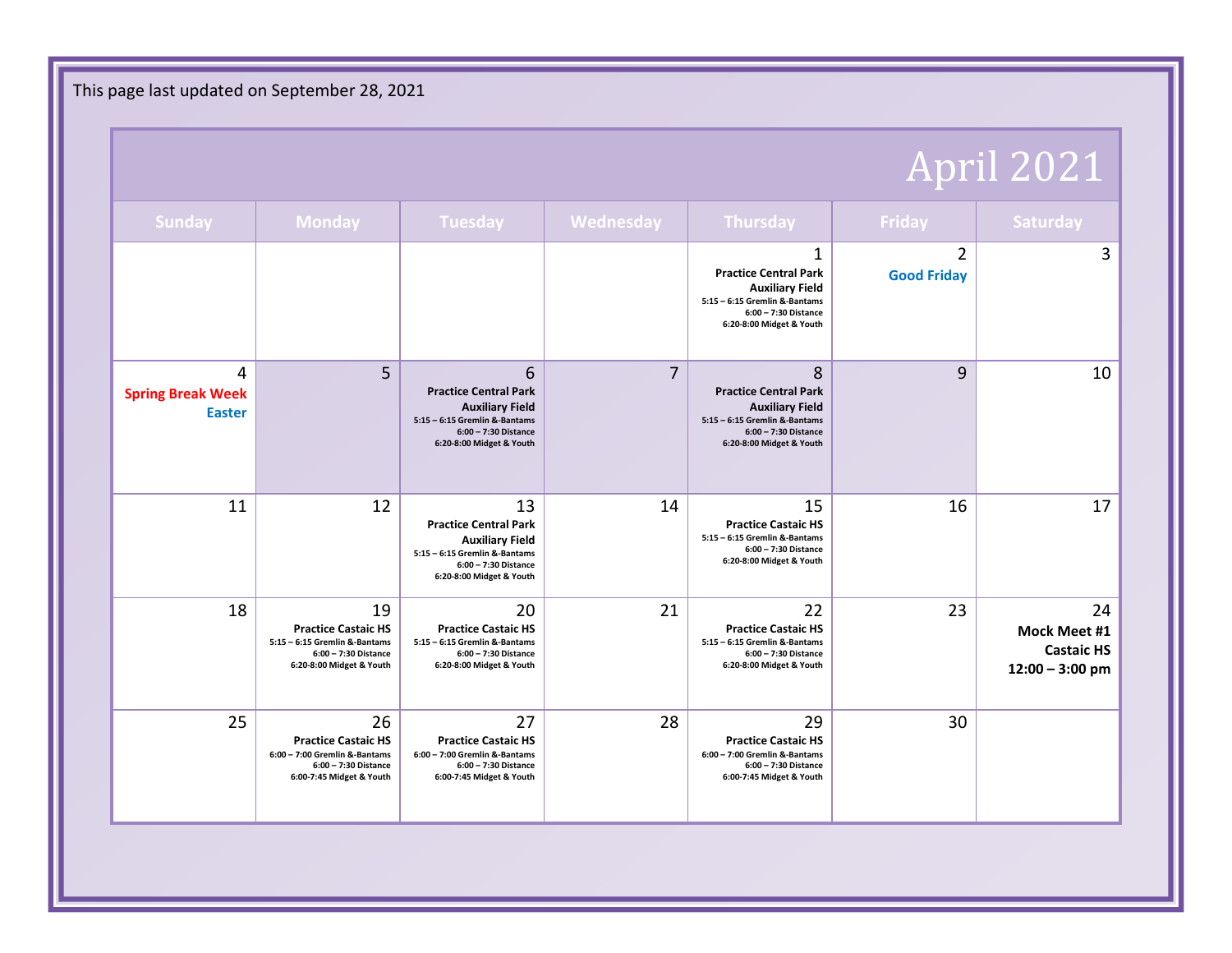### May 2021

| <b>Saturday</b>                                        | <b>Friday</b>  | <b>Thursday</b>                                                                                                       | Wednesday                 | <b>Tuesday</b>                                                                                                        | <b>Monday</b>                                                                                                           | <b>Sunday</b>            |
|--------------------------------------------------------|----------------|-----------------------------------------------------------------------------------------------------------------------|---------------------------|-----------------------------------------------------------------------------------------------------------------------|-------------------------------------------------------------------------------------------------------------------------|--------------------------|
| Mock Meet #2<br><b>Castaic HS</b><br>$12:00 - 3:00$ pm |                |                                                                                                                       |                           |                                                                                                                       |                                                                                                                         |                          |
| Mock Meet #3<br><b>Castaic HS</b><br>$12:00 - 3:00$ pm | $\overline{7}$ | 6<br><b>Practice Castaic HS</b><br>6:00 - 7:00 Gremlin &-Bantams<br>6:00 - 7:30 Distance<br>6:00-7:45 Midget & Youth  | 5<br><b>Cinco De Mayo</b> | 4<br><b>Practice Castaic HS</b><br>6:00 - 7:00 Gremlin &-Bantams<br>6:00 - 7:30 Distance<br>6:00-7:45 Midget & Youth  | 3<br><b>Practice Castaic HS</b><br>6:00 - 7:00 Gremlin &-Bantams<br>6:00 - 7:30 Distance<br>6:00-7:45 Midget & Youth    | $\overline{2}$           |
| <b>NO PRACTICE</b>                                     | 14             | 13<br><b>Practice Castaic HS</b><br>6:00 - 7:00 Gremlin &-Bantams<br>6:00 - 7:30 Distance<br>6:00-7:45 Midget & Youth | 12                        | 11<br><b>Practice Castaic HS</b><br>6:00 - 7:00 Gremlin &-Bantams<br>6:00 - 7:30 Distance<br>6:00-7:45 Midget & Youth | 10<br><b>Practice Castaic HS</b><br>$6:00 - 7:00$ Gremlin &-Bantams<br>6:00 - 7:30 Distance<br>6:00-7:45 Midget & Youth | 9<br><b>Mother's Day</b> |
|                                                        | 21             | 20<br><b>Practice Castaic HS</b><br>6:00 - 7:00 Gremlin &-Bantams<br>6:00 - 7:30 Distance<br>6:00-7:45 Midget & Youth | 19                        | 18<br><b>Practice Castaic HS</b><br>6:00 - 7:00 Gremlin &-Bantams<br>6:00 - 7:30 Distance<br>6:00-7:45 Midget & Youth | 17<br><b>Practice Castaic HS</b><br>6:00 - 7:00 Gremlin &-Bantams<br>6:00 - 7:30 Distance<br>6:00-7:45 Midget & Youth   | 16                       |
|                                                        | 28             | 27                                                                                                                    | 26                        | 25                                                                                                                    | 24                                                                                                                      | 23                       |
|                                                        |                |                                                                                                                       |                           |                                                                                                                       | 31<br><b>Memorial Day</b>                                                                                               | 30                       |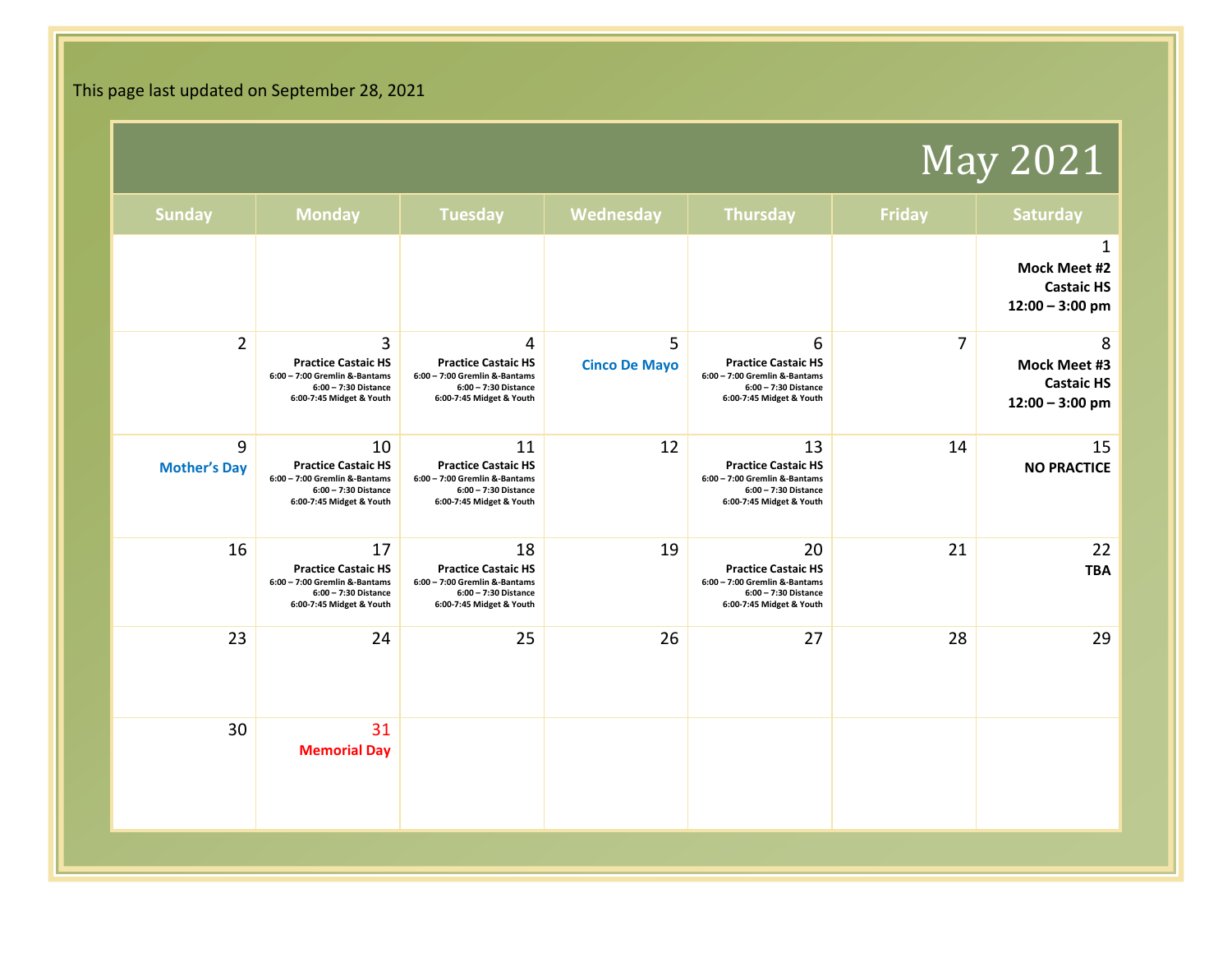### June 2021

| <b>Sunday</b>             | <b>Monday</b>                              | <b>Tuesday</b> | Wednesday      | Thursday       | Friday         | Saturday       |
|---------------------------|--------------------------------------------|----------------|----------------|----------------|----------------|----------------|
|                           |                                            | $\mathbf{1}$   | $\overline{2}$ | $\overline{3}$ | $\overline{4}$ | $\overline{5}$ |
| $\boldsymbol{6}$          | $\overline{7}$<br><b>VYC Meeting</b>       | $\,8\,$        | $\overline{9}$ | 10             | $11\,$         | 12             |
| 13                        | 14<br><b>Flag Day</b>                      | 15             | 16             | 17             | 18             | 19             |
| 20<br><b>Father's Day</b> | 21<br><b>First Day of</b><br><b>Summer</b> | 22             | 23             | 24             | 25             | 26             |
| 27                        | 28                                         | 29             | 30             |                |                |                |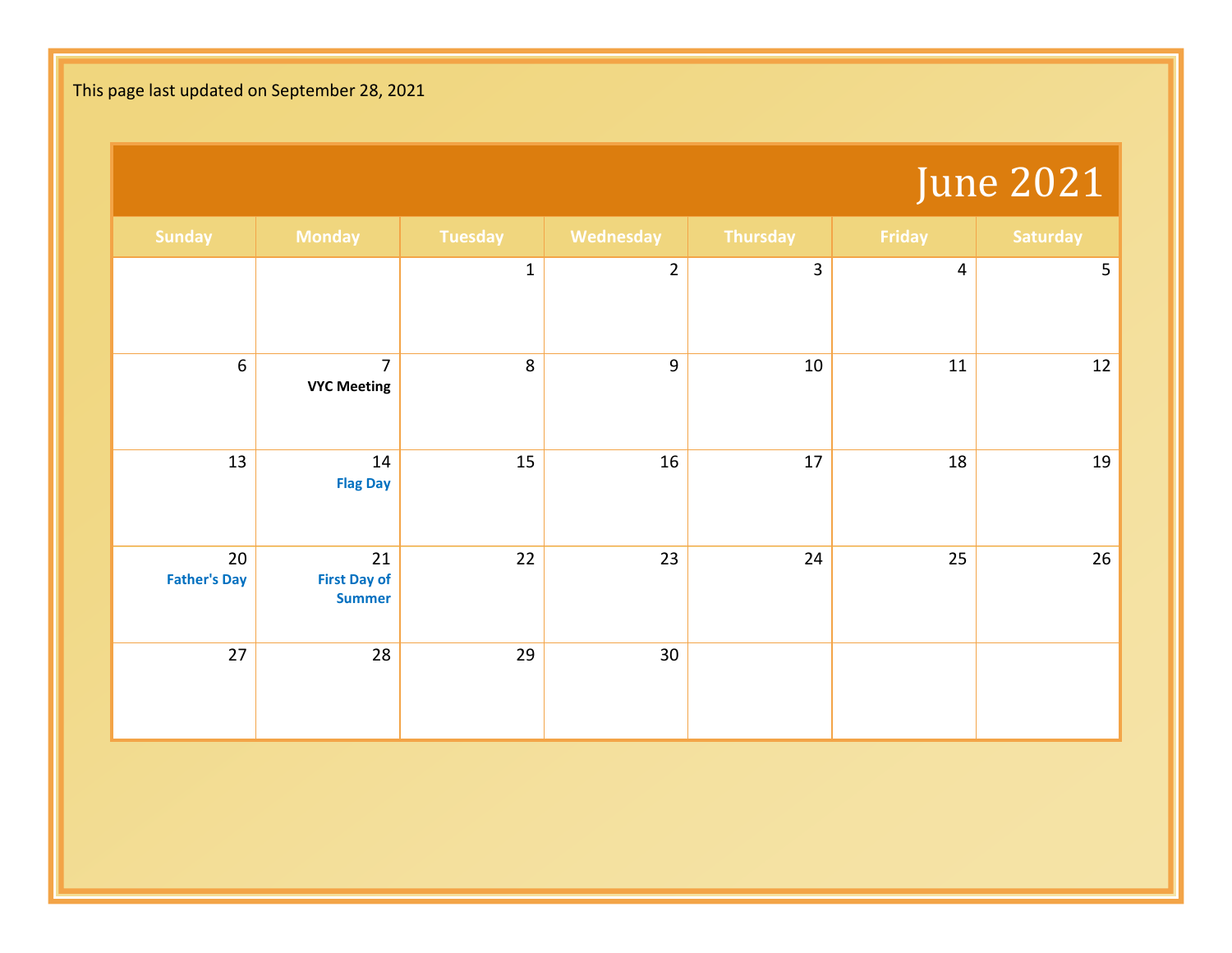# July 2021

| <b>Sunday</b>           | <b>Monday</b>                             | <b>Tuesday</b>   | Wednesday      | <b>Thursday</b>              | Friday         | Saturday |
|-------------------------|-------------------------------------------|------------------|----------------|------------------------------|----------------|----------|
|                         |                                           |                  |                | $\mathbf 1$                  | $\overline{2}$ | 3        |
| $\overline{\mathbf{4}}$ | 5<br><b>Independence Day</b><br>(Holiday) | $\boldsymbol{6}$ | $\overline{7}$ | $\,8\,$<br><b>COC Series</b> | $\overline{9}$ | 10       |
| 11                      | 12                                        | 13               | 14             | 15<br><b>COC Series</b>      | 16             | 17       |
| 18                      | 19                                        | 20               | 21             | 22<br><b>COC Series</b>      | 23             | 24       |
| 25                      | 26                                        | 27               | 28             | 29<br><b>COC Series</b>      | 30             | 31       |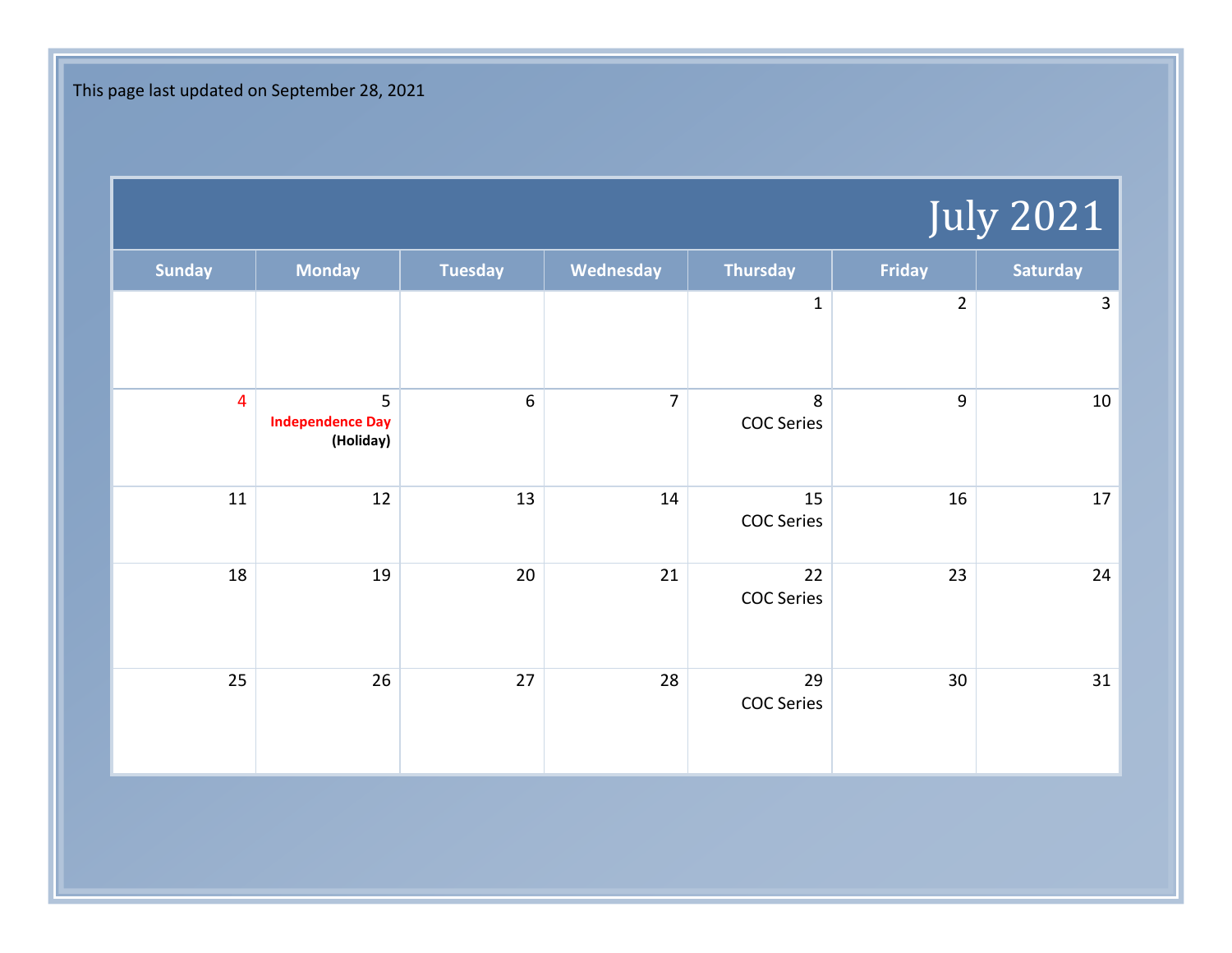# August 2021

| <b>Sunday</b> | <b>Monday</b>                                | <b>Tuesday</b>                                                                | Wednesday      | <b>Thursday</b>                                          | Friday | <b>Saturday</b>                                  |
|---------------|----------------------------------------------|-------------------------------------------------------------------------------|----------------|----------------------------------------------------------|--------|--------------------------------------------------|
| $\mathbf 1$   | $\overline{2}$                               | 3<br><b>Parent Meeting</b><br>SCV The Centre<br>Sequoia Room A<br>$6:15-7:30$ | $\overline{4}$ | 5<br>First day of Practice<br>West Creek Park<br>6:00 pm | 6      | 7<br>Practice<br><b>Central Park</b><br>8:00 am  |
| 8             | 9<br>Practice<br>West Creek Park<br>6:00 pm  | $10\,$<br>Practice<br>College of the Canyons<br>$6:00 \text{ pm}$             | 11             | 12<br>Practice<br><b>Central Park</b><br>6:00 pm         | 13     | 14<br>Practice<br><b>Central Park</b><br>8:00 am |
| 15            | 16<br>Practice<br>West Creek Park<br>6:00 pm | 17<br>Practice<br>College of the Canyons<br>$6:00 \text{ pm}$                 | 18             | 19<br>Practice<br><b>Central Park</b><br>6:00 pm         | 20     | 21<br>Practice<br>Central Park<br>8:00 am        |
| 22            | 23<br>Practice<br>West Creek Park<br>6:00 pm | 24<br>Practice<br>College of the Canyons<br>6:00 pm                           | 25             | 26<br>Practice<br>Central Park<br>6:00 pm                | 27     | 28<br>Practice<br><b>Central Park</b><br>8:00 am |
| 29            | 30                                           | 31                                                                            |                |                                                          |        |                                                  |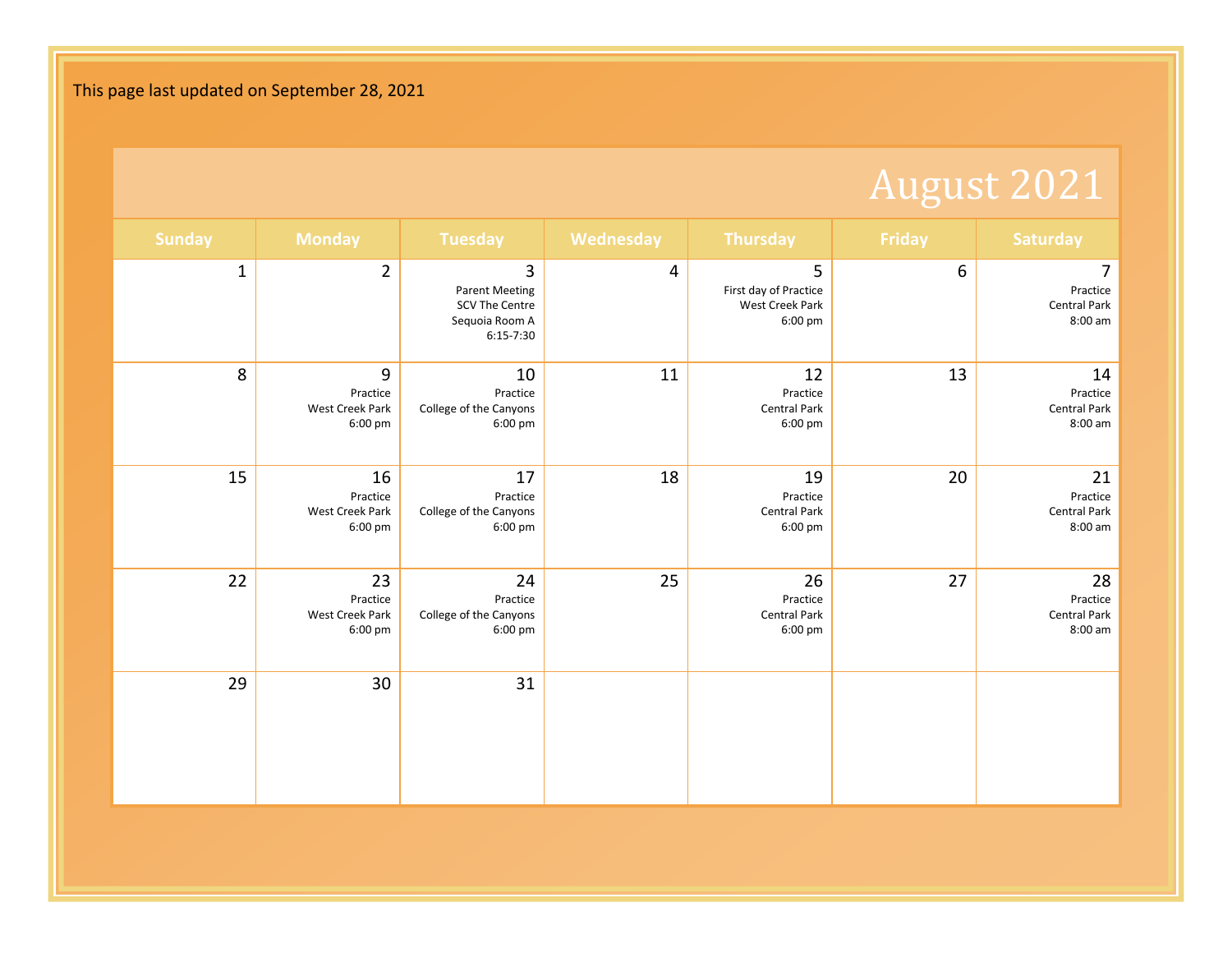## September 2021

| <b>Sunday</b> | <b>Monday</b>                                                                   | <b>Tuesday</b>                                        | Wednesday   | <b>Thursday</b>                                              | <b>Friday</b> | <b>Saturday</b>                                         |
|---------------|---------------------------------------------------------------------------------|-------------------------------------------------------|-------------|--------------------------------------------------------------|---------------|---------------------------------------------------------|
|               |                                                                                 |                                                       | $\mathbf 1$ | $\overline{2}$<br>Practice<br><b>Central Park</b><br>6:00 pm | 3             | 4<br>Meet 1<br>7:00 -12:00<br>College of the Canyons    |
| 5             | $6\phantom{1}6$<br><b>Labor Day</b><br>Practice<br>West Creek Park<br>$6:00$ pm | 7<br>Practice<br>College of the Canyons<br>6:00 pm    | 8           | 9<br>Practice<br><b>Central Park</b><br>6:00 pm              | 10            | 11<br>Meet 2<br>7:00 -12:00<br>O'Melveny                |
| 12            | 13<br><b>VYC Meeting</b><br>Practice<br>Central Park<br>6:00 pm                 | 14<br>Practice<br>College of the Canyons<br>$6:00$ pm | 15          | 16<br>Practice<br><b>Central Park</b><br>6:00 pm             | 17            | 18<br>Meet 3<br>7:00 -12:00<br>Central Park             |
| 19            | 20<br>Practice<br>Central Park<br>6:00 pm                                       | 21<br>Practice<br>College of the Canyons<br>$6:00$ pm | 22          | 23<br>Practice<br>Central Park<br>6:00 pm                    | 24            | 25<br>Meet 4<br>7:00 -12:00<br>El Cariso Park<br>Sylmar |
| 26            | 27<br>Practice<br>Central Park<br>6:00 pm                                       | 28<br>Practice<br>College of the Canyons<br>$6:00$ pm | 29          | 30<br>Practice<br>Central Park<br>6:00 pm                    |               |                                                         |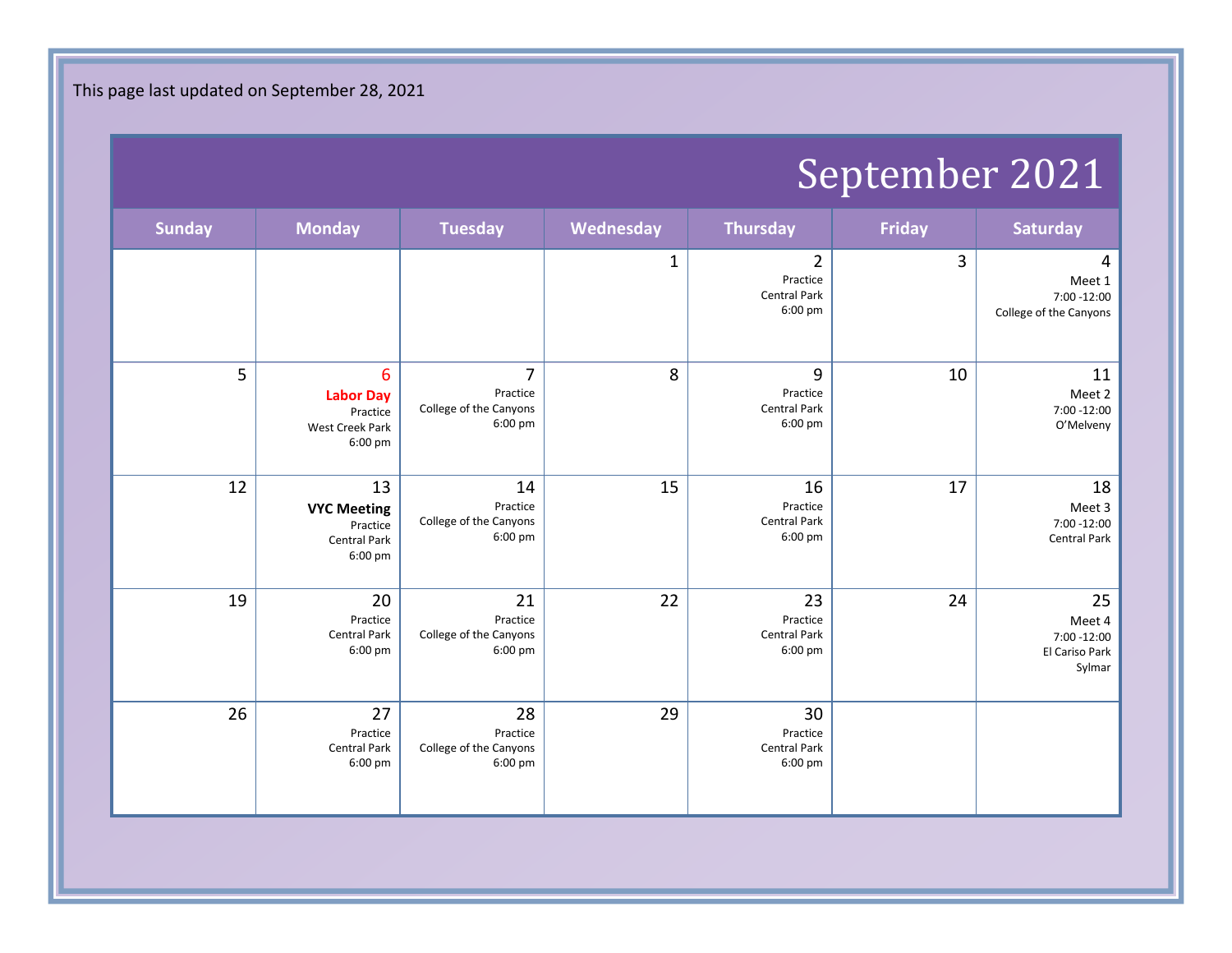#### October 2021

| <b>Sunday</b>                                                  | <b>Monday</b>                                                           | <b>Tuesday</b>                                   | Wednesday | <b>Thursday</b>                                  | <b>Friday</b> | <b>Saturday</b>                                                          |
|----------------------------------------------------------------|-------------------------------------------------------------------------|--------------------------------------------------|-----------|--------------------------------------------------|---------------|--------------------------------------------------------------------------|
|                                                                |                                                                         |                                                  |           |                                                  | $\mathbf{1}$  | $\overline{2}$<br>Meet 5<br>7:00 -12:00<br>Paloma Vista Park<br>Palmdale |
| 3<br><b>Board Meeting</b><br><b>Location TBA</b>               | 4<br><b>VYC Meeting</b><br>Practice<br><b>Central Park</b><br>6:00 pm   | 5<br>Practice<br><b>Central Park</b><br>6:00 pm  | 6         | 7<br>Practice<br><b>Central Park</b><br>6:00 pm  | 8             | 9                                                                        |
| 10<br>Meet 6<br>7:00 -12:00<br>Free Spirit Invite<br>Legg Lake | 11<br><b>Columbus Day</b><br>Practice<br><b>Central Park</b><br>6:00 pm | 12<br>Practice<br><b>Central Park</b><br>6:00 pm | 13        | 14<br>Practice<br><b>Central Park</b><br>6:00 pm | 15            | 16<br>Meet 7<br>7:00 -12:00<br>Pierce College                            |
| 17                                                             | 18<br>Practice<br><b>Central Park</b><br>6:00 pm                        | 19<br>Practice<br><b>Central Park</b><br>6:00 pm | 20        | 21<br>Practice<br>Central Park<br>6:00 pm        | 22            | 23<br>Meet 8<br>$7:00 - 12:00$<br><b>Final Meet</b><br>Central Park      |
| 24                                                             | 25<br>Practice<br><b>Central Park</b><br>6:00 pm                        | 26<br>Practice<br>Central Park<br>6:00 pm        | 27        | 28<br>Practice<br><b>Central Park</b><br>6:00 pm | 29            | 30                                                                       |
| 31<br><b>Halloween</b>                                         |                                                                         |                                                  |           |                                                  |               |                                                                          |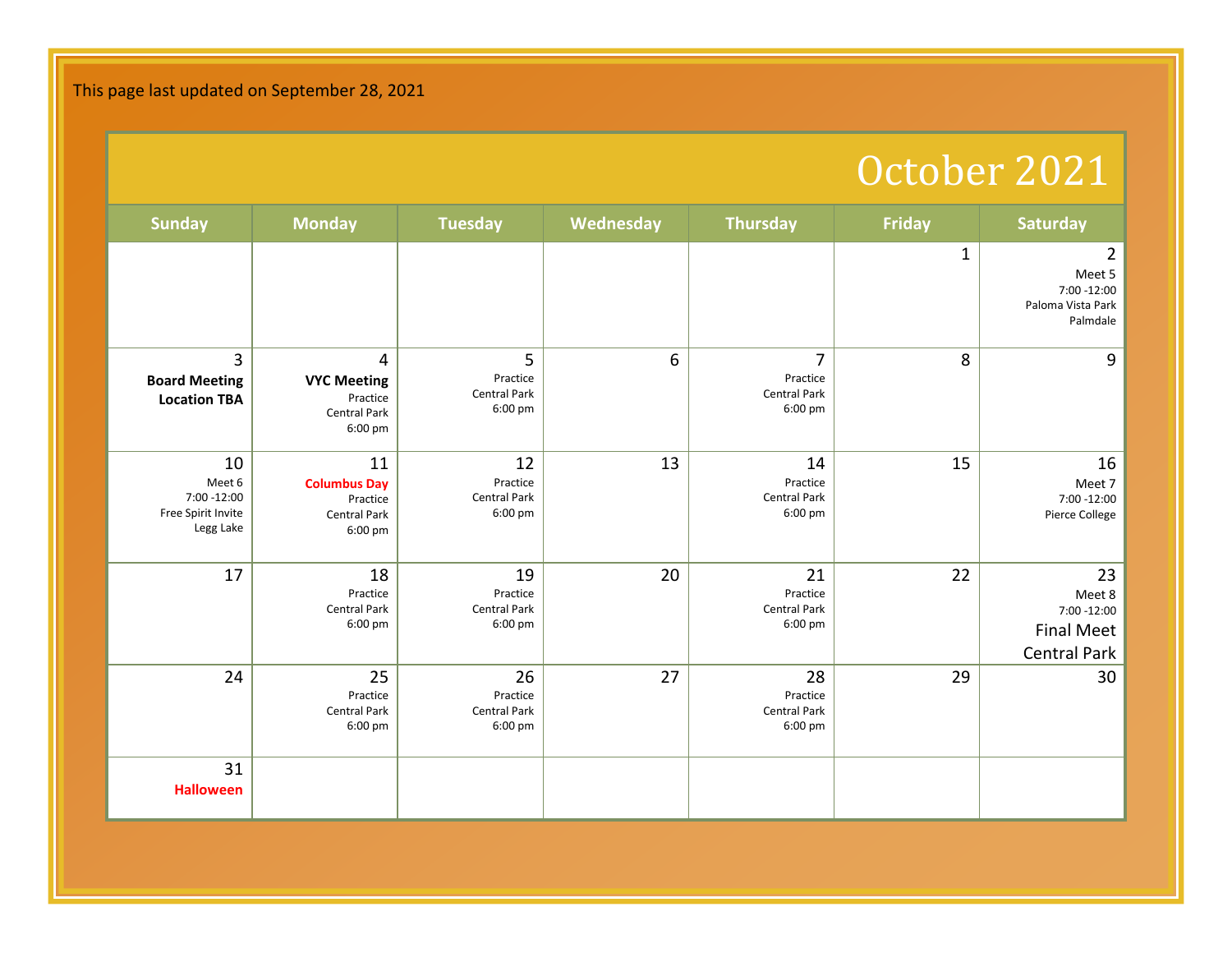### November 2021

| <b>Sunday</b>                                 | <b>Monday</b>                                                                           | <b>Tuesday</b>                                                | Wednesday | <b>Thursday</b>                                                                   | <b>Friday</b> | <b>Saturday</b>                                |
|-----------------------------------------------|-----------------------------------------------------------------------------------------|---------------------------------------------------------------|-----------|-----------------------------------------------------------------------------------|---------------|------------------------------------------------|
|                                               | $\mathbf{1}$<br><b>Start Post Season</b><br>Practice<br>Central Park #7<br>6:00 pm-7:30 | $\overline{2}$<br>Practice<br>Central Park #7<br>6:00 pm-7:30 | 3         | 4<br>Practice<br>Central Park #7<br>6:00 pm-7:30                                  | 5             | 6<br>Practice<br>West Creek<br>8:00 am         |
| $\overline{7}$<br><b>Daylight Saving Ends</b> | 8<br><b>VYC Meeting</b><br>Practice<br>Central Park #7<br>6:00 pm-7:30                  | 9<br>Practice<br>Central Park #7<br>6:00 pm-7:30              | 10        | 11<br><b>Veteran's Day Holiday</b><br>Practice<br>Central Park #7<br>6:00 pm-7:30 | 12            | 13<br>Practice<br><b>West Creek</b><br>8:00 am |
| 14                                            | 15<br>Practice<br>Central Park #7<br>6:00 pm-7:30                                       | 16<br>Practice<br>Central Park #7<br>6:00 pm-7:30             | 17        | 18<br>Practice<br>Central Park #7<br>6:00 pm-7:30                                 | 19            | 20                                             |
| 21                                            | 22                                                                                      | 23                                                            | 24        | 25<br><b>Thanksgiving</b>                                                         | 26            | 27                                             |
| 28                                            | 29                                                                                      | 30                                                            |           |                                                                                   |               |                                                |